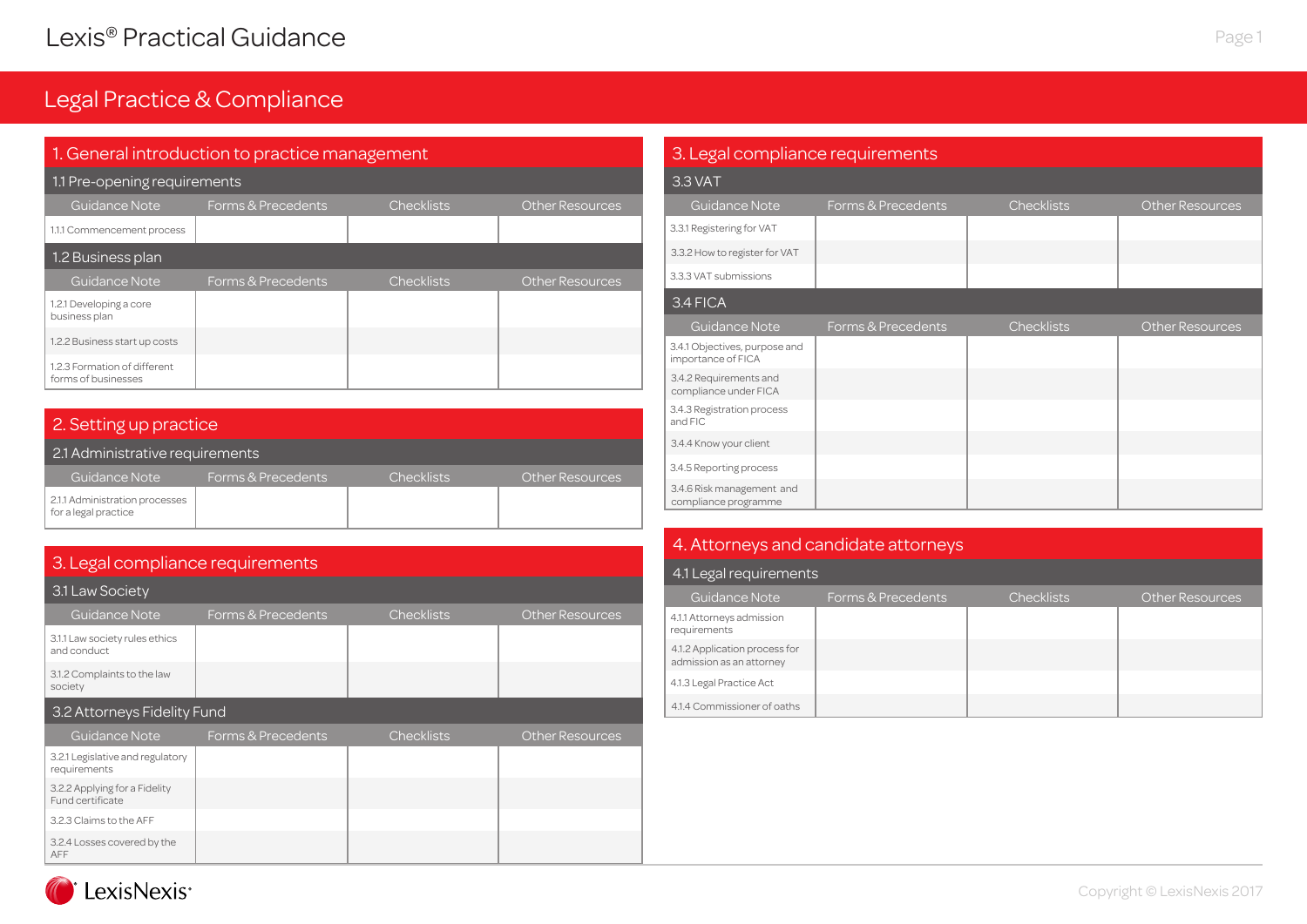|                                                          | 4. Attorneys and candidate attorneys |                   |                        | 5. Human Resources management<br>5.1 Recruitment and termination |                                        |                   |                        |
|----------------------------------------------------------|--------------------------------------|-------------------|------------------------|------------------------------------------------------------------|----------------------------------------|-------------------|------------------------|
| 4.2 Formalities for articles of clerkship                |                                      |                   |                        |                                                                  |                                        |                   |                        |
| Guidance Note                                            | Forms & Precedents                   | <b>Checklists</b> | <b>Other Resources</b> | Guidance Note                                                    | Forms & Precedents                     | <b>Checklists</b> | <b>Other Resources</b> |
| 4.2.1 Application for articles<br>and registration       |                                      |                   |                        | 5.1.1 Hiring of employees                                        |                                        |                   |                        |
| 4.2.2 Contract of articles                               |                                      |                   |                        | 5.1.2 Developing and<br>implementing human                       |                                        |                   |                        |
| 4.2.3 CA job requirements<br>and duties                  |                                      |                   |                        | resource policies<br>5.1.3 Termination of                        |                                        |                   |                        |
| 4.2.4 Board examinations                                 |                                      |                   |                        | employment                                                       |                                        |                   |                        |
| 4.2.5 Candidate attorney                                 |                                      |                   |                        | 5.2 Workplace conduct                                            |                                        |                   |                        |
| guide                                                    |                                      |                   |                        | Guidance Note                                                    | Forms & Precedents                     | <b>Checklists</b> | Other Resources        |
| 4.3 Court practices                                      |                                      |                   |                        | 5.2.1 Health and safety<br>requirements in the                   |                                        |                   |                        |
| Guidance Note                                            | Forms & Precedents                   | <b>Checklists</b> | <b>Other Resources</b> | workplace                                                        |                                        |                   |                        |
| 4.3.1 Guide for Magistrate and<br>general Court practice |                                      |                   |                        | 5.2.2 General duties of<br>employers and employees               |                                        |                   |                        |
| 4.3.2 Guide for High Court<br>practice                   |                                      |                   |                        | 5.2.3 Health and safety<br>management system and<br>policies     |                                        |                   |                        |
| 4.4 Attorneys conduct management                         |                                      |                   |                        | 5.2.4 Managing sick leave and                                    |                                        |                   |                        |
| Guidance Note                                            | Forms & Precedents                   | <b>Checklists</b> | <b>Other Resources</b> | absenteeism                                                      |                                        |                   |                        |
| 4.4.1 General work vs                                    |                                      |                   |                        | 5.2.5 Pension funds                                              |                                        |                   |                        |
| specialisation<br>4.4.2 Sharing of fees and              |                                      |                   |                        | 5.2.6 Medical aid                                                |                                        |                   |                        |
| commission                                               |                                      |                   |                        |                                                                  | 5.3 Information systems and management |                   |                        |
| 4.4.3 Naming of practice                                 |                                      |                   |                        | <b>Guidance Note</b>                                             | Forms & Precedents                     | <b>Checklists</b> | <b>Other Resources</b> |
| 4.4.4 Responding to<br>communications                    |                                      |                   |                        | 5.3.1 Monitoring staff                                           |                                        |                   |                        |
| 4.4.5 Pro bono services                                  |                                      |                   |                        | 5.3.2 Electronic<br>communications policy                        |                                        |                   |                        |
| 4.4.6 Contracting of work to<br>third parties            |                                      |                   |                        | 5.4 Disciplinary and grievance                                   |                                        |                   |                        |
| 4.4.7 Conduct of legal<br>practitioners not in private   |                                      |                   |                        | <b>Guidance Note</b>                                             | Forms & Precedents                     | <b>Checklists</b> | <b>Other Resources</b> |
| practice                                                 |                                      |                   |                        | 5.4.1 Developing and                                             |                                        |                   |                        |
| 4.4.8 Conduct of admitted<br>attorneys who are not in    |                                      |                   |                        | implementing disciplinary<br>and grievance procedures            |                                        |                   |                        |
| practice                                                 |                                      |                   |                        | 5.4.2 Chairing a disciplinary<br>hearing                         |                                        |                   |                        |

# Page 2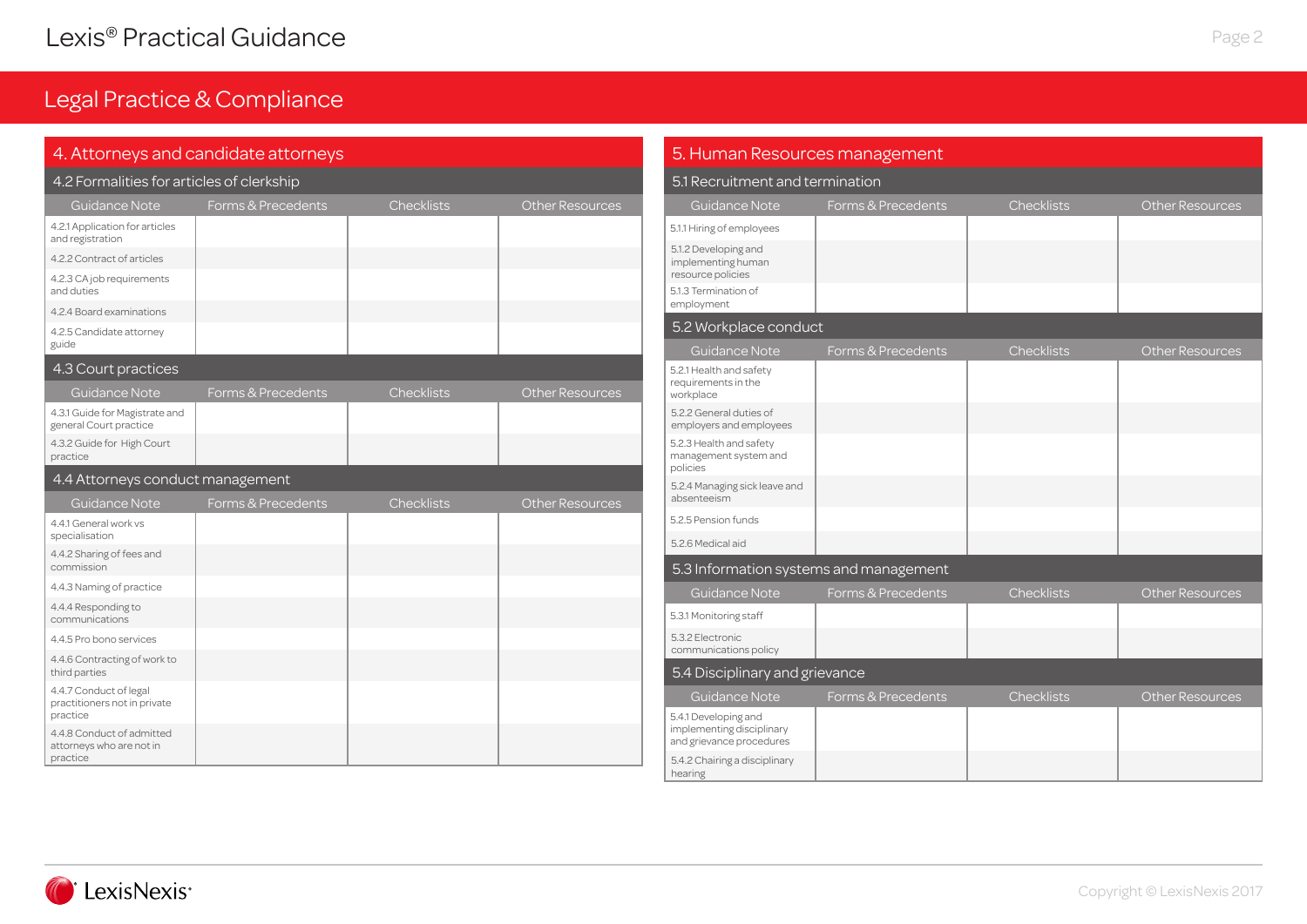#### 5. Human Resources management

#### 5.5 Broad Based Black Economic Empowerment

| Guidance Note                                          | Forms & Precedents | <b>Checklists</b> | <b>Other Resources</b> |
|--------------------------------------------------------|--------------------|-------------------|------------------------|
| 5.5.1 Introduction to B-BBEE<br>for legal practice     |                    |                   |                        |
| 5.5.2 Compliance with<br><b>B-BBEE</b> procedures      |                    |                   |                        |
| 5.6 Performance management                             |                    |                   |                        |
| Guidance Note                                          | Forms & Precedents | <b>Checklists</b> | <b>Other Resources</b> |
| 5.6.1 Skills development and<br>continuous improvement |                    |                   |                        |
| 5.6.2 Training of employees<br>for work                |                    |                   |                        |
| 5.6.3 Performance reviews                              |                    |                   |                        |
| 5.6.4 Performance<br>management procedures             |                    |                   |                        |

#### 6.2.5 Financial assets and 6.2.3 Income and expense control 6.2.4 Investments and borrowing 6.2.1 Financial responsibilities and relevant stakeholders 6.2.2 Annual plans and budgetary control 6.1.1 Types of financial expenses Guidance Note Forms & Precedents Checklists Cher Resources 6. Financial management 6.1.2 Financial management systems and practices 6.1 Basics of financial management Guidance Note Forms & Precedents Checklists Cher Resources 6.2 Financial procedures manual

### 6. Financial management

#### 6.3 Financial performance

| <b>Guidance Note</b>                                               | Forms & Precedents | <b>Checklists</b> | <b>Other Resources</b> |
|--------------------------------------------------------------------|--------------------|-------------------|------------------------|
| 6.3.1 Regulatory requirements                                      |                    |                   |                        |
| 6.3.2 Financial statements                                         |                    |                   |                        |
| 6.3.3 Trust fund management<br>principles                          |                    |                   |                        |
| 6.3.4 Measurement and<br>improvement of financial<br>performance   |                    |                   |                        |
| 6.3.5 Preventing fraud                                             |                    |                   |                        |
| 6.4 Accounting compliance                                          |                    |                   |                        |
| <b>Guidance Note</b>                                               | Forms & Precedents | <b>Checklists</b> | <b>Other Resources</b> |
| 6.4.1 Accounting reports,<br>audits and procedures                 |                    |                   |                        |
| 6.4.2 Payments and balance<br>sheets                               |                    |                   |                        |
| 6.4.3 Accepted accounting<br>reporting                             |                    |                   |                        |
| 6.4.4 Accounting principles,<br>irregular conduct and<br>breaches  |                    |                   |                        |
| 6.4.5 Updating and retention<br>of accounting records and<br>files |                    |                   |                        |
| 6.4.6 Trust money to be kept<br>separate from other money          |                    |                   |                        |
| 6.4.7 Accounting and<br>payment to clients                         |                    |                   |                        |
| 6.4.8 Depositing of trust<br>monies                                |                    |                   |                        |
| 6.4.9 Investments and<br>restrictions                              |                    |                   |                        |



record keeping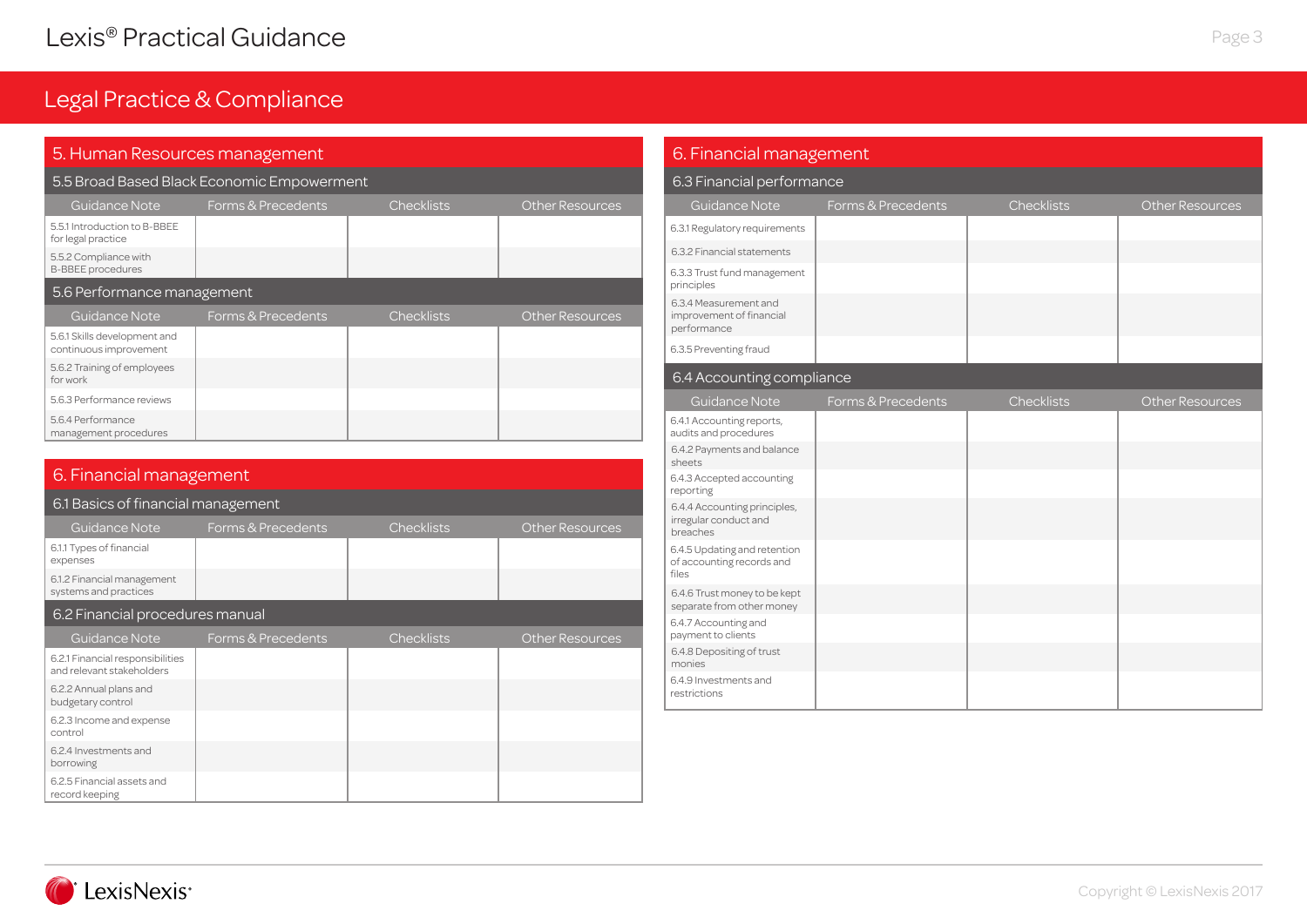### 7. Risk management and insurance

| 7.1 Risk procedures and policy                                       |                    |                   |                        |  |
|----------------------------------------------------------------------|--------------------|-------------------|------------------------|--|
| Guidance Note                                                        | Forms & Precedents | <b>Checklists</b> | <b>Other Resources</b> |  |
| 7.1.1 Categories of risks in<br>practice                             |                    |                   |                        |  |
| 7.1.2 Risk management policy                                         |                    |                   |                        |  |
| 7.1.3 Protecting your legal<br>practice                              |                    |                   |                        |  |
| 7.1.4 Common pitfalls<br>factsheet                                   |                    |                   |                        |  |
| 7.2 Professional indemnity insurance                                 |                    |                   |                        |  |
| Guidance Note                                                        | Forms & Precedents | <b>Checklists</b> | <b>Other Resources</b> |  |
| 7.2.1 Principles of professional<br>indemnity insurance              |                    |                   |                        |  |
| 7.2.2 Attorneys Insurance<br>Indemnity Fund                          |                    |                   |                        |  |
| 7.2.3 Registration of<br>professionals associated with<br>a practice |                    |                   |                        |  |
| 7.2.4 Guidelines for<br>professional indemnity<br>insurance cover    |                    |                   |                        |  |
| 7.2.5 Non-payment of claims                                          |                    |                   |                        |  |

### 8. Client management

| 8.1 Client relationships                       |                    |                   |                        |  |  |
|------------------------------------------------|--------------------|-------------------|------------------------|--|--|
| Guidance Note                                  | Forms & Precedents | <b>Checklists</b> | <b>Other Resources</b> |  |  |
| 8.1.1 Determining the right<br>client base     |                    |                   |                        |  |  |
| 8.1.2 Approaching potential<br>clients         |                    |                   |                        |  |  |
| 8.1.3 Management of new<br>clients             |                    |                   |                        |  |  |
| 8.1.4 Meeting clients needs                    |                    |                   |                        |  |  |
| 8.1.5 Client confidentiality and<br>disclosure |                    |                   |                        |  |  |
| 8.1.6 Conflicts of interest                    |                    |                   |                        |  |  |

### 9. Costs management

| 9.1 Legal costs |  |
|-----------------|--|
|-----------------|--|

| Guidance Note                                                     | Forms & Precedents | <b>Checklists</b> | <b>Other Resources</b> |
|-------------------------------------------------------------------|--------------------|-------------------|------------------------|
| 9.1.1 Types of legal costs                                        |                    |                   |                        |
| 9.1.2 Professional fees and<br>tariffs                            |                    |                   |                        |
| 9.1.3 Instructing<br>corresponding attorneys and<br>related costs |                    |                   |                        |
| 9.1.4 Preparing bill of costs<br>and recovering costs             |                    |                   |                        |
| 9.1.5 Taxation                                                    |                    |                   |                        |

### 10. Practice administration

| 10.1 File management                                 |                    |                   |                        |  |  |
|------------------------------------------------------|--------------------|-------------------|------------------------|--|--|
| Guidance Note                                        | Forms & Precedents | <b>Checklists</b> | <b>Other Resources</b> |  |  |
| 10.1.1 Opening new files                             |                    |                   |                        |  |  |
| 10.1.2 Estimating costs                              |                    |                   |                        |  |  |
| 10.1.3 Confirming client<br>instructions             |                    |                   |                        |  |  |
| 10.1.4 Unpaid accounts and<br>liens over files       |                    |                   |                        |  |  |
| 10.1.5 Terminating<br>instructions and closing files |                    |                   |                        |  |  |
| 10.1.6 Keeping of records                            |                    |                   |                        |  |  |
| 10.1.7 Recording of time                             |                    |                   |                        |  |  |
| 10.1.8 Managing prescription                         |                    |                   |                        |  |  |
| 10.1.9 Fee agreements                                |                    |                   |                        |  |  |
| 10.1.10 Referral agreements                          |                    |                   |                        |  |  |